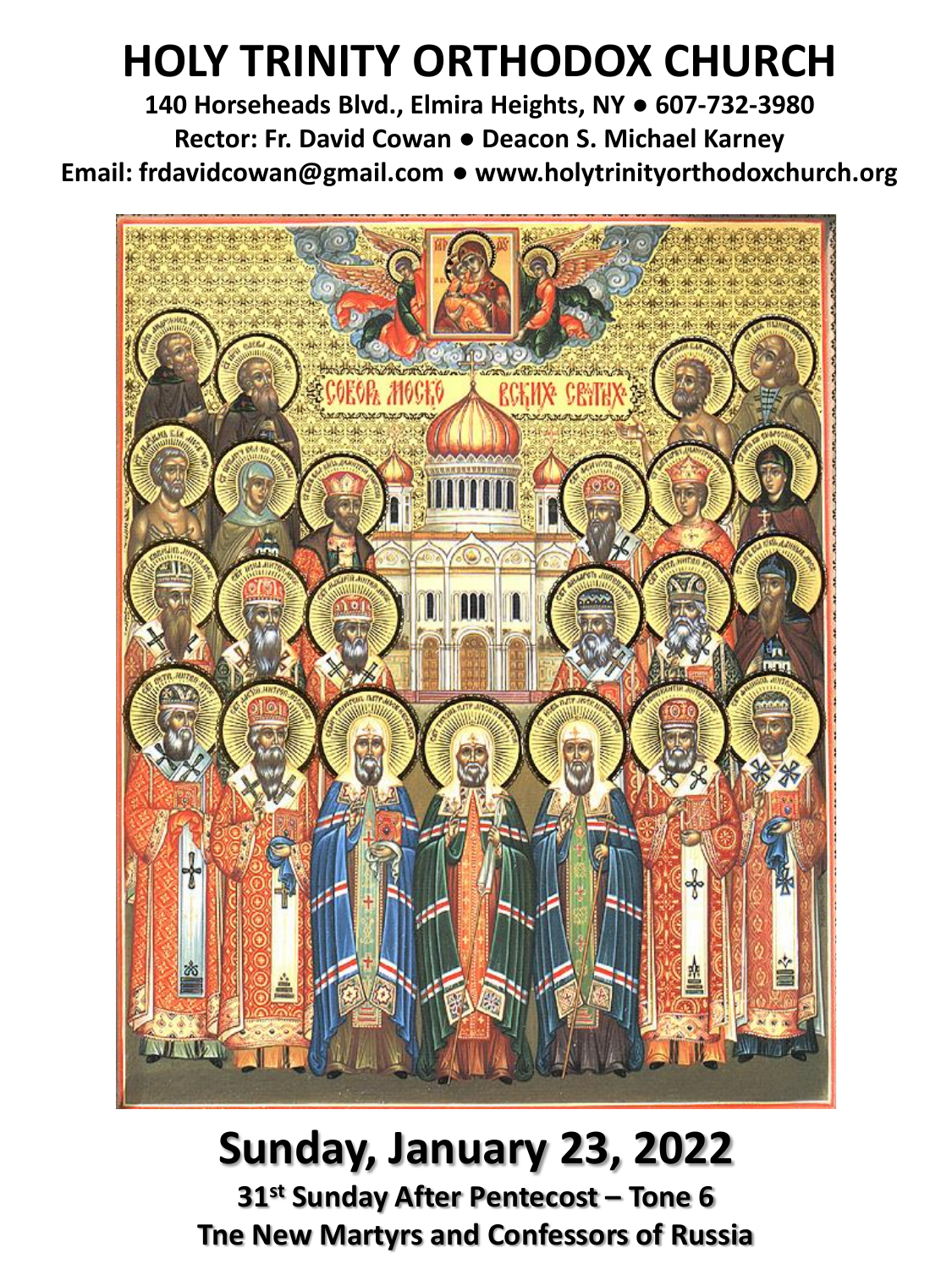## **SERVICES AND ACTIVITIES**

#### *Most Services May Be Joined by Live Stream at Web Address [www.facebook.com/htocelmiraheights](http://www.facebook.com/htocelmiraheights) or go to [www.YouTube.com](http://www.youtube.com/) and search for "Holy Trinity Church Elmira Heights NY"*

**Today – Sunday, January 23** 8:40 AM *Third and Sixth Hours* 9:00 AM *Divine Liturgy,* Followed by Fellowship, Church School and Teen Group **Monday, January 24** 6:30 PM *Moleben Service of Thanksgiving for Healing,* requested by Nina and Lydia Dudek **Thursday, January 26** 6:30 PM Parish Council Meeting – in the Church **Saturday, January 29**  5:00 PM *Great Vespers with Litya,* Feast of the Three Holy Hierarchs **Sunday, January 30 – The Three Holy Hierarchs, Ss. Basil the Great, John Chrysostom & Gregory the Theologian** 8:40 AM *Third and Sixth Hours* 9:00 AM *Divine Liturgy,* Followed by Fellowship, Church School and Teen Group

#### **HOME BLESSINGS can be done, by request.**

Please contact Fr David if you wish to schedule a home blessing visit.

## **Please remember to turn in your 2022 Stewardship Pledge Form**

## **today, or as soon as possible! You can give it, or mail it, or email it,**

**to Fr. David, or to Treasurer Kevin Gomez at [gomezks@outlook.com.](mailto:gomezks@outlook.com) Thank you.**

#### **ANNUAL PARISH MEETING FOR 2022: SUNDAY, JAN. 30, AFTER THE LITURGY**

Orthodox Christian adult members of Holy Trinity Church who are active in the Sacraments may participate in voting and discussion on matters affecting the life of the parish.

We have many blessings to reflect upon and many opportunities to build both our parish particularly, and the Body of Christ in general. I look forward to discussing them with you, and I look forward to planning with you to wisely steward the resources and ministries of Holy Trinity Church in 2022!

**If you are interested in serving on the Parish Council, please speak Father David by this Friday, Jan. 28.** To serve on the Parish Council, you must be an Orthodox Christian 18 years of age or older, partake of the Sacraments of Confession and Communion at least once a year, have belonged to this parish for at least one year, live in a a manner consistent with the Orthodox Faith, and be a pledging steward of the parish.

– With love in Christ, Fr. David

## **2022 BABY BOTTLE DRIVE FOR THE SOUTHERN TIER PREGNANCY CENTER**

The **Southern Tier Pregnancy Resource Center** is hosting their annual Sanctity of Life Baby Bottle Boomerang! Find information and bottles at the display. Take a bottle home and fill it with change. Bring it back by Sunday, February 27th. Call 732-2111 for more information.

#### **PLEASE RETURN YOUR FILLED BOTTLE BY SUNDAY, FEBRUARY 27. Thank You! – Fr. David**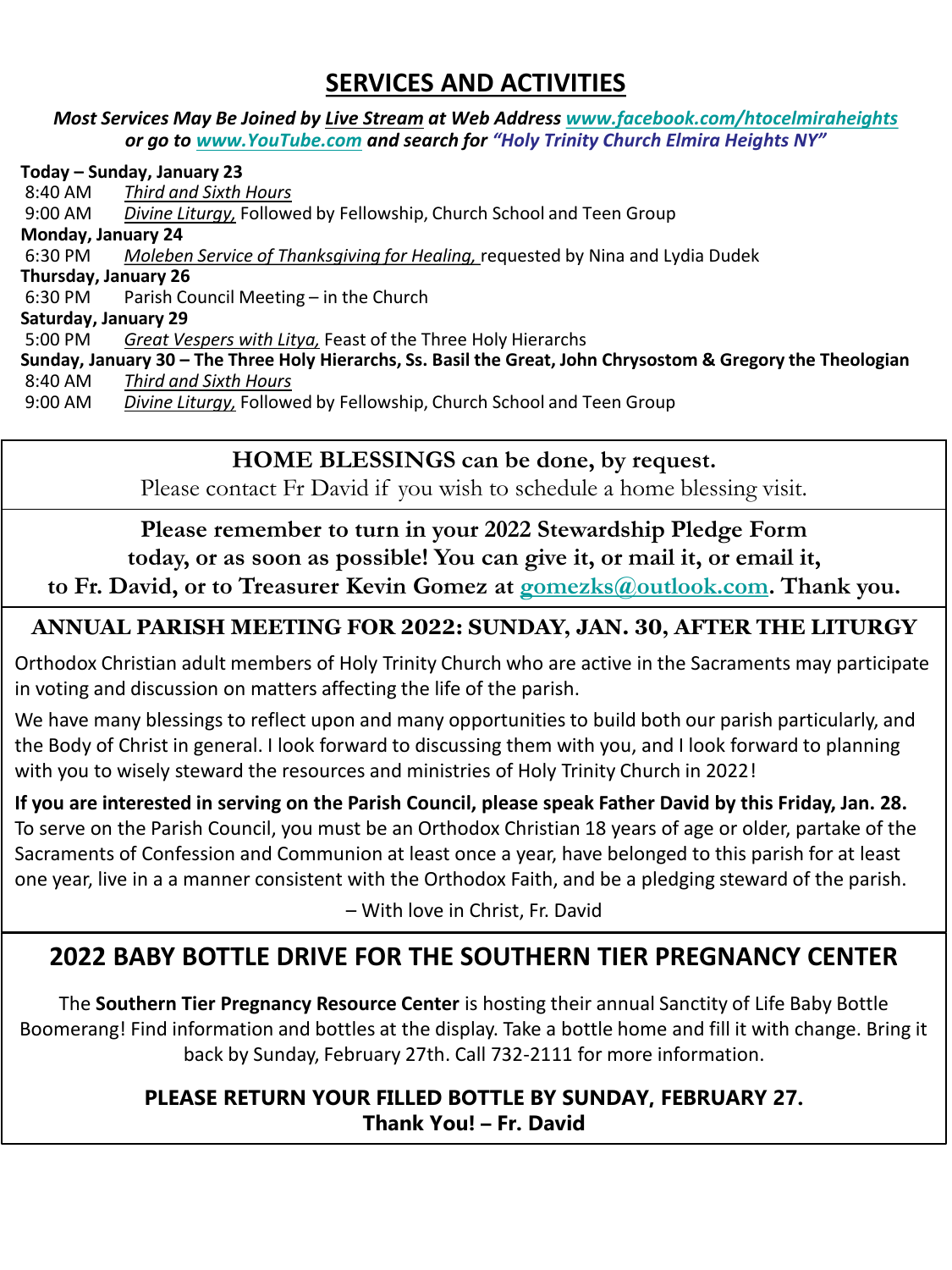#### **Prayer List**

**Memory Eternal:** Archpriest John Bohush (+1/21), Fr. Michael Slovesko; Tekla; Stephen; John; Fr. John, Fr. Michael, Fr. Michael; Fr. Igor; James; Luka, James, Charlotte; Thomas; Walter; Matushka Anne; Stella Anastasia. All those taken from us by the Coronavirus, by sickness, violence, injury and disaster.

**For Health:** Fr. Jason Kappanadze, Fr. Nicholas Harris, Fr. Daniel & Mat. Myra Kovalak, Fr. Herman & Mat. Cynthia Schick, Fr. Michael Oleksa; Fr. Moses Berry; Fr. Joseph Chupeck; Rdr. Thomas & Mildred, Reader William & Joshua Haluszczak; Rdr. Alexander, Julie and Rdr. Dmitri; Judy; Christopher; Hannah; Nina, Lydia; Donald; John; Nancy, Belva; children Brooklyn and Brayden; child Olivia; John; Deborah; Andrew; Natalia; Volker; Ann; Christa; Ilsa; Scott & Casey, Steven; Juliana; Antonina; Ryan; James; Child Hannah, Joshua, Chloe, Helen, Kathleen, Erica, Sherri, Mary; Ruth, Harriet, Katherine, Kristin, Sierra, Kate, David; catechumen Carrie Matrona.

**Diocesan Prayer Requests:** Archbishop BENJAMIN; Mitred Archpriests Fr. Joseph Lickwar, Fr. Kyril Riggs and Fr. George Larin; Fr. Matthew & Mat. Barbara Searfoorce; Fr. Jason and Mat. Katia Vansuch, Fr. Christos; Protodeacon Paul and Diaconissa Patricia Sokol, Subdeacon Nilus & Juliana; Subdeacon Christopher; Natalie; Nicholas; Richard, Gregory, Judith, June, Raymond, Katerina, Joyce, Chris, Fiona, Emily, Cameron, Joseph, DaEun, Tony, Josephine, Stephen, Gregory, Hector, Joanne, Constantina, Demetri, Michael, Craig, Laura, Cecilia, Mikaila & Craig Jr.; John, Danielle, Patricia; Laura and her child, Jacob, John; children Sophia and Elizabeth; Joseph; Sherry; Alexandra, Peter, Marlene, Elizabeth, Stephen; Roger, Sophia, Mary; Dominic, Eileen; Victoria, Derek; Luke, Katia. All the clergy, faithful and their families of the Diocese of New York and New Jersey. All those afflicted with the Coronavirus and those caring for them, those afflicted by sickness, violence, injury, and disaster.

#### **Parish Children:**

| Lucia                                                                                 | <b>Hannah</b>  | Jeremiah                                                                            | Andrew        | Mvra    | Ezekiel | Anysia |  |
|---------------------------------------------------------------------------------------|----------------|-------------------------------------------------------------------------------------|---------------|---------|---------|--------|--|
| Lydia                                                                                 | <b>Natalie</b> | Emilia                                                                              | Patrick       | Sophia  | Dmitri  | Jonah  |  |
| Gabriel                                                                               | Angelina       | John                                                                                | <b>Thomas</b> | Nikolai | Melania | Alexei |  |
| Larissa                                                                               | Julianna       | Nadia                                                                               | Gabriel       | Justus  | Samuel  |        |  |
| College Students: Anna McKane - Duke University .                                     |                |                                                                                     |               |         |         |        |  |
| Katherine McKane - Sarah Lawrence College Year Abroad at Oxford University, England . |                |                                                                                     |               |         |         |        |  |
| Nathan Devens - Elmira College • Larissa Cheplick - Daemen College                    |                |                                                                                     |               |         |         |        |  |
|                                                                                       |                | Please give prayer requests to Fr. David, Dn. Michael, Subdcn. Walter, or a Reader. |               |         |         |        |  |
| Tunically parich prover requests remain on this list for 40 days                      |                |                                                                                     |               |         |         |        |  |

#### Typically, parish prayer requests remain on this list for 40 days.

**Jan. 22nd – Jan. 28th:** Reader Dmitri **Jan. 29th – Feb. 4th:** Reader Samuel

**Feb. 5th – Feb 11th:** Mary Carol Haluszczak

#### **Feb. 12th – Feb. 18th:** Reader Dmitri **Feb. 19th -Feb. 25th: Feb. 26th -March 4th:** Reader Samuel **(Memorial Liturgy 2/26) READERS' SCHEDULE**

## **FALL/WINTER 2021 FELLOWSHIP HOUR SCHEDULE**

Contact Mat. Tamara or Mat. Katie if you need a different date.

**JANUARY**

23 Gomez & O'Brien Families 30 Cowan Family

#### **FEBRUARY**

6 Haluszczak / Holobinko Families

- 13 Super Bowl Chili Cook-Off Sign Up to Enter
- 20 Charlanow Families
- 27 Meatfare Sunday Karney Family

#### **DONATIONS WELCOME FOR OUR NEXT FOOD SALE**

To help offset expenses for our next Food Sale, coming up this Spring,

please consider donating **large cans of tomato soup** and **large cans of tomato juice.**

Please see Rdr. Alex Charlanow if you have questions, and to find out where to bring your donated goods. **Thank you!**